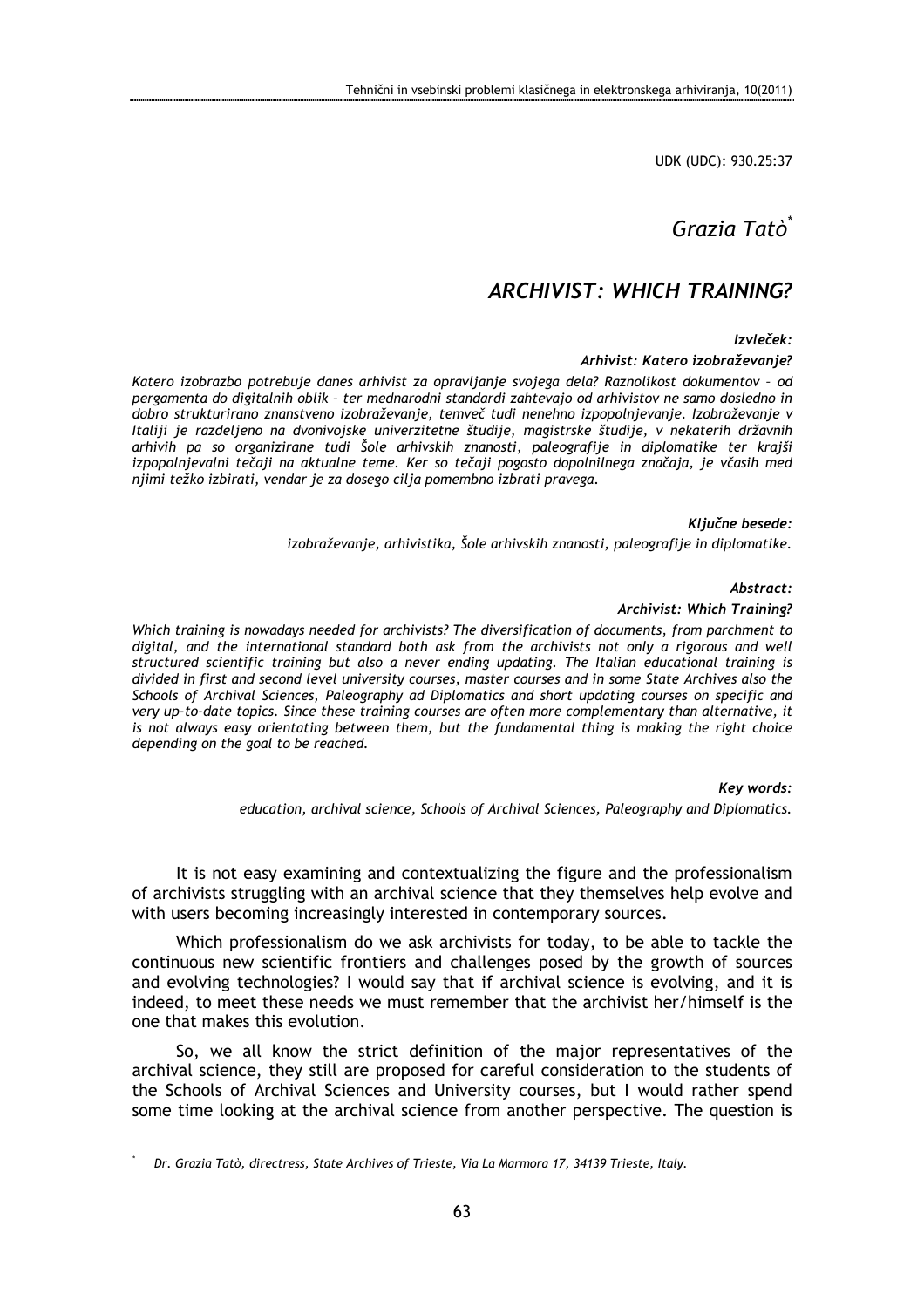old, but still applies: Does archival science have a real self-recognized professional dignity of a great cultural level? Or do we always have to be considered subordinate to other disciplines, such as history or computer science?

Certainly, if the archivists want to cover the central role that they are entitled, they must commit themselves to "studying", to investing in themselves by using time and effort in a continuous training process that is never satisfied with what was accomplished, but keeps them ready to get in the game every day, being ready to ride the wave of what is happening with archival science, to with competence and credibility face the emerging issues in the forefront, with a power somehow of prophecy about the risks that can hide in the new technological developments.

The diversification of documents, from parchment to digital, and the introduction of international standards requires rigorous but most of all nonstop scientific training for archivists.

The Italian educational offer in this field is rich and diversified: first and second level university courses, Master's courses, but also Schools of Archival Sciences, Paleography and Diplomatics, attached to the State Archives, and also short courses to update on issues of particular relevance. However, given that such deals are often more complementary than alternative, to be guided in these different pathways is not always easy, but it is essential to making the right choices according to the goals to be achieved.

#### Universities and Schools of Archival Sciences in Italy: comparing two training courses

The Schools of Archival Sciences, Paleography and Diplomatics and the University degree courses on cultural heritage conservation, offer very different programs and philosophies, and therefore also the training that follows is significantly different.

Before comparing the two institutions, I think it would be useful to illustrate the organization and training.

1. The SCHOOLS OF ARCHIVAL SCIENCES, PALEOGRAPHY AND DIPLOMATICS are training specialist organizations held by some State Archives, within the Italian Ministry of Cultural Assets and Activities.

The Presidential Decree, September 30, 1963, n. 1049 (item 14), established 17 schools, located in Turin, Milan, Mantua, Venice, Bolzano, Trieste, Genoa, Parma, Modena, Bologna, Florence, Perugia, Rome, Naples, Bari, Palermo, Cagliari.

These Schools are somehow unique, since they are at university level, state administrated, free of charge and not reserved only to the personnel from the Administration. The duration of the courses is biennial. Schools can enroll those who are in possession of a high school diploma, but admission to first year is contingent upon passing a test of the Latin language and the first 50 candidates on the list made after the execution of selective testing are admitted to the course.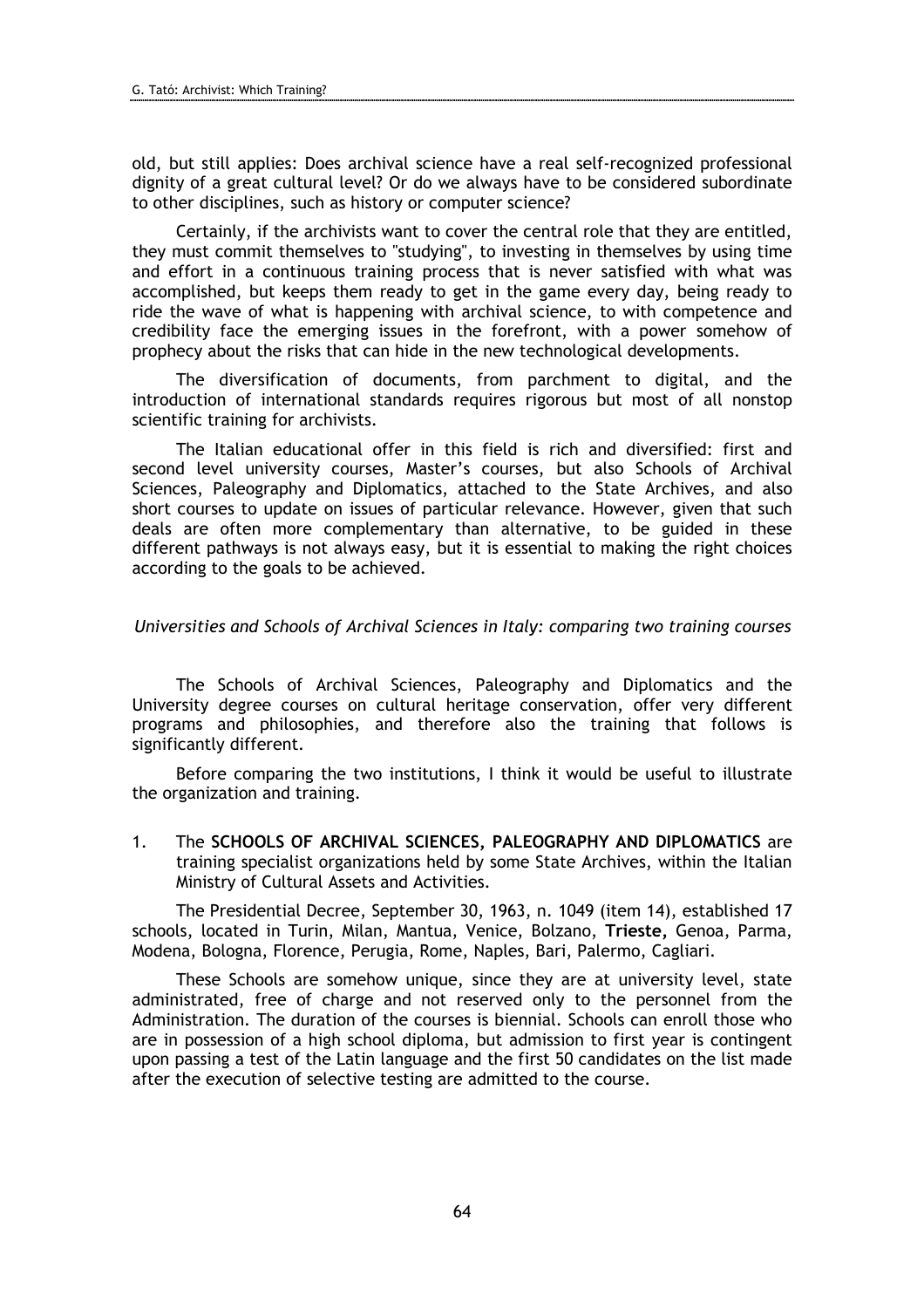The teaching materials are archival sciences, paleography and diplomatics and some ancillary disciplines such as metrology, numismatics, and heraldry. Recently diplomatics of the contemporary document and computer science applied to archives were also included. Practical exercises are also organized for each of the disciplines. Attendance is mandatory and those who do not attend at least 5/6 of the hours required for each course can not join the second year. The final examination for the two-year course covers the disciplines mentioned above, and consists of two written tests; the first providing a palaeographic transcription with diplomatic commentary of a late medieval document, and the other a short essay on archival sciences. There is also an oral examination. Exams are held in a single appeal. Participants who pass the final exam are awarded with a diploma in Archival Sciences, Paleography and Diplomatics.

The diploma is equivalent to those issued by the Special School for Archivists and Librarians of the University "La Sapienza" of Rome and the School of Paleography, Diplomatics and Archival Sciences of the Secret Vatican archives. The purchase of textbooks is at the expense of those concerned, while the school directly provides lecture notes, reproductions of documents and other materials.

The curriculum of the School of Trieste provides as follows:

# Archival sciences

Subject and distribution of the discipline; definition of archives, the archival link, categories of archives, the development of a modern administrative archives, the making of, the evaluation phase, the problem of the disposal, the cultural destination of the archives, the problem of the restoration of original order, the historical method, arrangement operations, the inventory, the tools for archival research, public and private archives and archives of great historical interest, the church archives.

# Specialist Archival Sciences

City and church archives.

# History of Institutions

The Official Administration offices of Trieste from  $15<sup>th</sup>$  to  $20<sup>th</sup>$  century; the Official Administration offices of Gorizia and Gradisca from  $16<sup>th</sup>$  to  $20<sup>th</sup>$  century; the Official Administration offices of the Friuli region: Udine and Pordenone from  $15<sup>th</sup>$  to 2oth century.

#### Archival Legislation

Organization chart of the Italian Ministry of Cultural Assets and Activities; state legislation; regional legislation; church legislation; international relationship.

# Archival Technology

Legislation; causes of deterioration: biological agents of physical, chemical, accidental conservation: the prevention, buildings, facilities, equipment and the restoration of security microfilming, storage and use; playback digital audio-visual.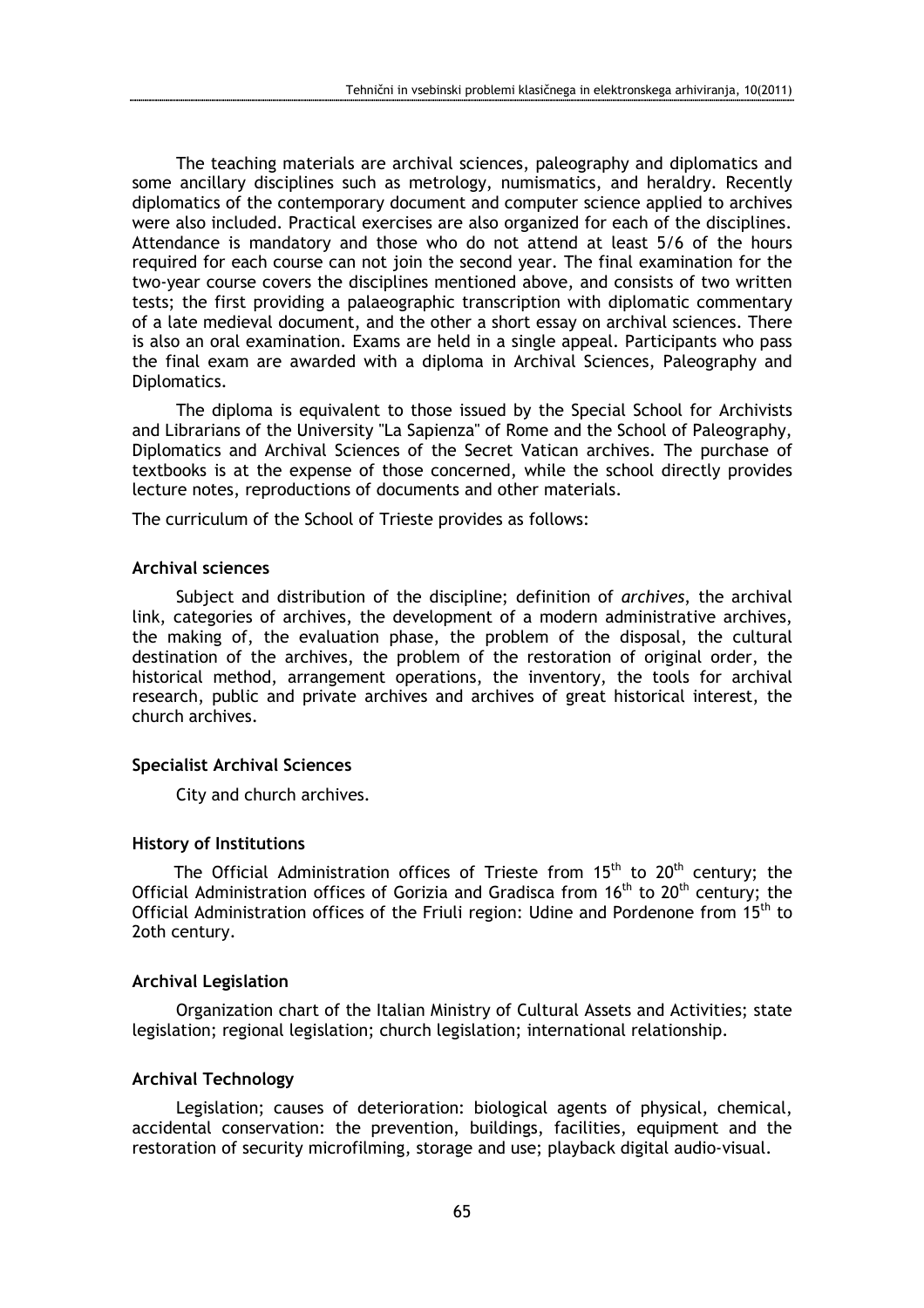# Palaeography

Tools and materials writers, the book in ancient and medieval times, the production of codes in antiquity, medieval and Renaissance periodisation and nomenclature of the history of Latin script, writing in the Roman Latin, the Latin papyri; the records of the graphic national details: insular nationals, Merovingian, Luxeuil type, type of Corbie, new Roman curia, Benevento, Visigoths, and the renewed graphics unit: the lowercase Carolina, writing at the time of the great universities: the origins, development and stylized forms of the gothic littera de forma, texture, rotunda, littera bononiensis, littera parisiensis, littera oxoniensis, bastard, writing of the learned, mercantesca; littera antiqua and modern writings, abbreviation system.

# **Diplomatics**

Defining Diplomatics and contacts with other disciplines; history of diplomatics, the document: definition; device and document evidence and the factors of the document, extrinsic and intrinsic character of the document; internal partition of the document; classification of documents: public and private; the formation of the document: the registry and notaries; stages of making of a public document, the language of the documents, records and cartulary.

# Specialist Diplomatics

The notary in Italy during the Middle Ages: origin, development, activities and importance, the Vicedomini of Trieste, in Istria and Friuli, the Registry of the Roman Empire and the types of documents it produces, the registries and documents of Roman-barbarian kingdoms, the Ostrogoths; the Lombards, the Franks, the Registry and the Carolingian document, the Registry and the document of the Holy Roman Empire, the Registry and the papal document, the Registry and the document of the patriarchs of Aquileia, the Venetian private document.

# Diplomatics of the Contemporary Documents

The problems of the diplomatics and the structure of the contemporary document.

# Chronology

The problem of timing, the day and its subdivisions, the week and its days, month and its days; the year in the Roman calendar, the Julian calendar, the Gregorian reform, the French Republic calendar, the Christian era; styles of the year; reduction of dating to the modern style, the church calendar.

# Heraldic

Terminology; the problem of the origins and historical evolution of the blazons; techniques of emblazoning; church heraldic.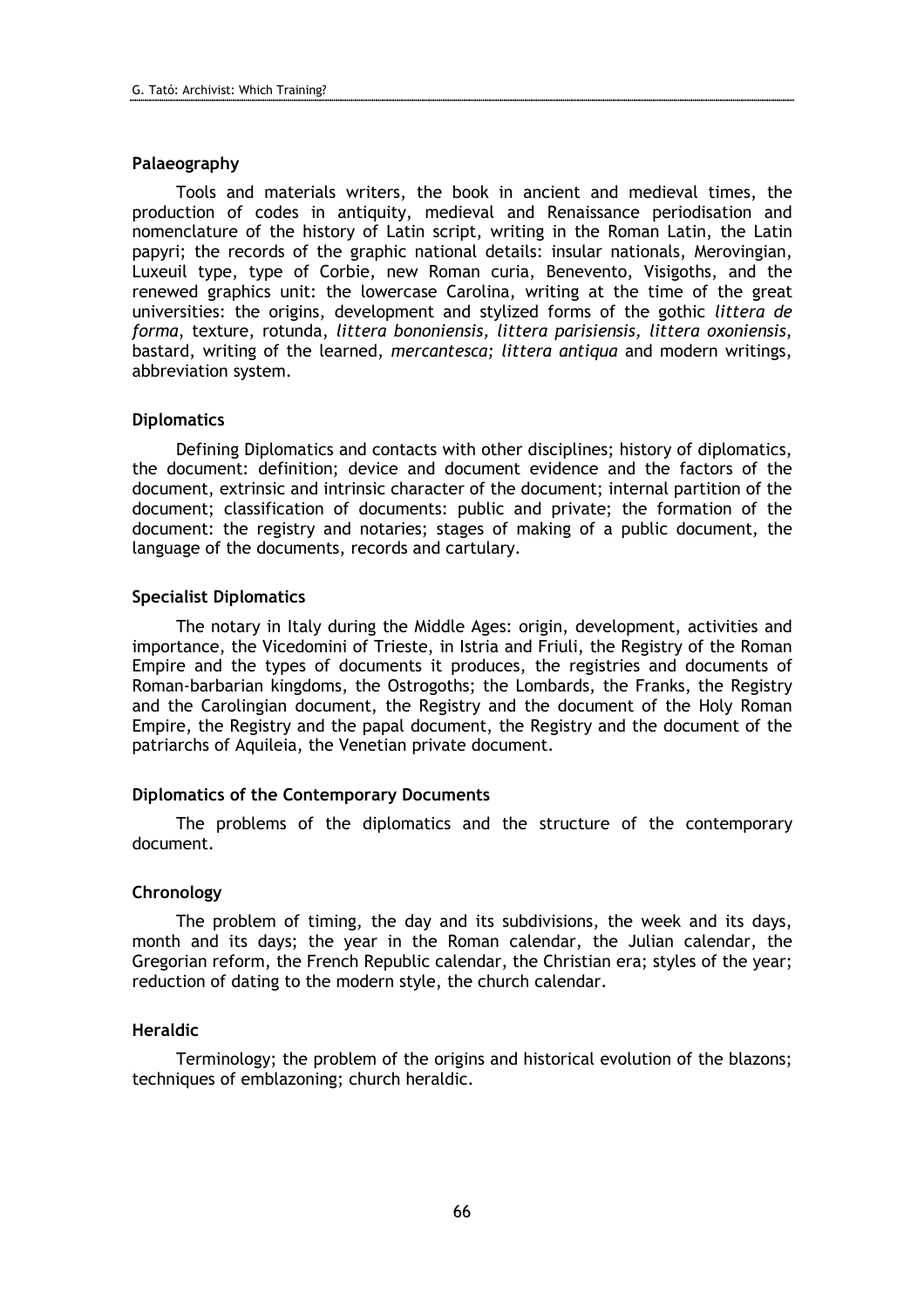# Illumination

Definitions: term, geographical and chronological scope; basic features: code and technique; genesis of the illumination: the problems of putting on the page; the image/text ratio, illustrative and decorative elements, the development of the illumination in the different ages: schools, description of the code.

# **Sphragistics**

History of the discipline and terminology, use and type of seals, the seal material and forms: cores and cavities; rules for cataloguing.

#### Metrology

Definitions; historical overview: the measures at different times, their relativity, the need for certainty and the advent of the decimal system, current developments in the definition of the meter.

#### Metrology – Numismatics

Definitions; production technique; formal characteristics and types of currencies; historical overview: from Roman times to the advent of paper money, the major ticks in the region, history and types: Venice, Aquileia, Trieste, Gorizia and Palmanova.

### Computer science applied to archives

Introduction to databases with a specific attention given to the archival issues.

The teachers are all from the Archival Administration.

Goals of the School are to train professionals who will be able to work with expertise in all types of archives and the ability to move safely in areas other than documentaries, from scrolls to the digital.

2. The DEGREE COURSES IN CULTURAL HERITAGE, organized by the Faculty of Humanities, provide two levels of training: a three-year base period and a specialist.

# About the three-year period

Specific educational objective is to acquire a solid basic education aimed at cultural and scientific knowledge in the areas of archival and library heritage, arthistorical and archaeological sites; the methodology critical to identify and interpret the issues relating to various aspects of the archival, archaeological and book heritage, for their conservation, protection, management and valorization, and to secure full control of information technology, electronic media and in the areas of responsibility defined by the individual *curricula*; good written and spoken proficiency in another language of the European Community as well as Italian; the ability to set and promote projects, to manage, protect, preserve and promote archival, book, architectural, artistic, archaeological and landscape heritage.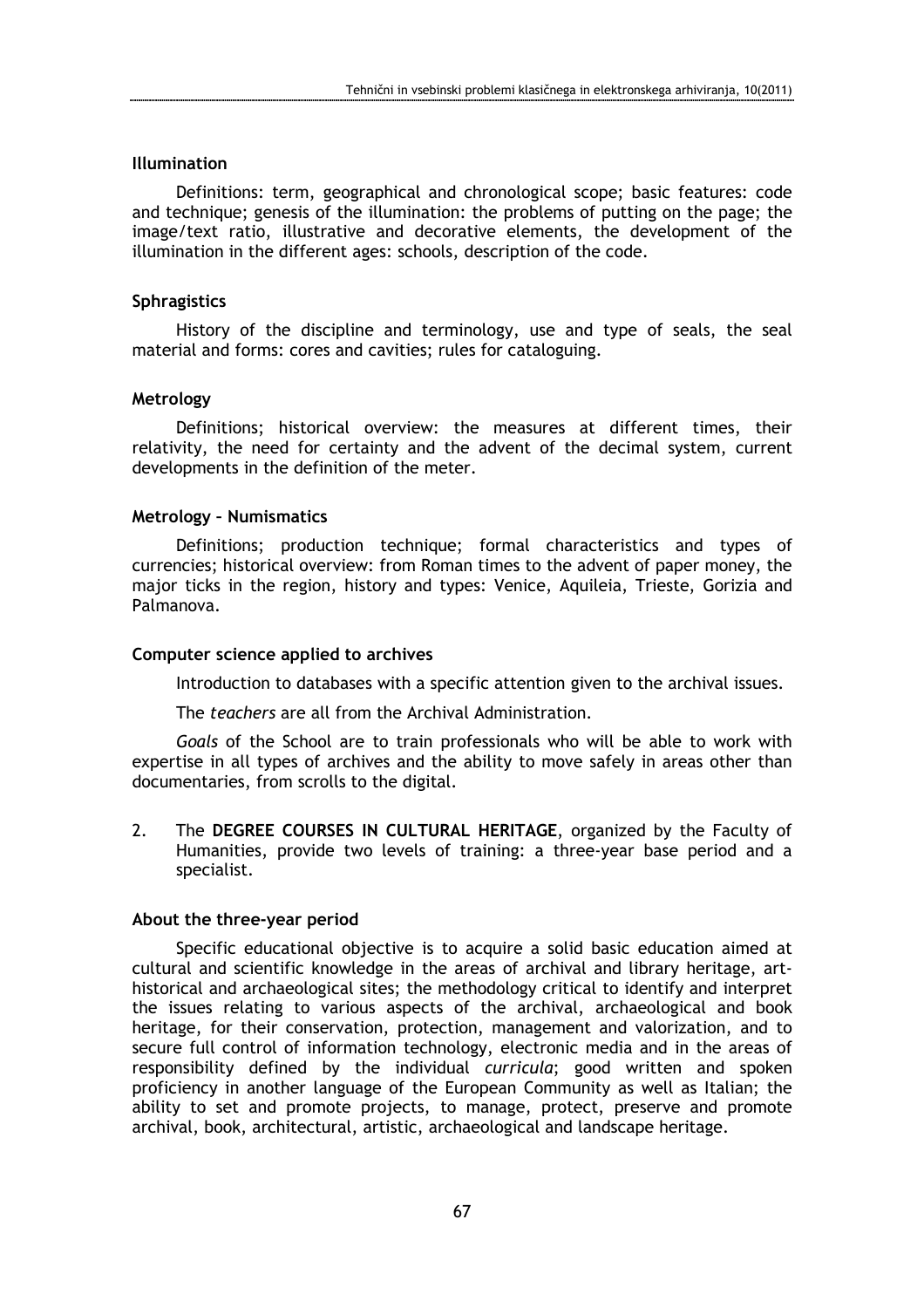The entrance requirements are (as per art. 6 DM 509/99): upper-secondary school diploma or other qualification obtained abroad and recognized by law and good knowledge of ancient culture (archaeological curriculum), good knowledge of Italian culture; sufficient knowledge of a foreign language. The verification of the possession of these requirements is done through a preliminary interview before the beginning of the courses. Any finding of debits involve additional activities, as specified by the college tutors.

The course consists of three curricula: art-historical, archaeological and archival-book.

The final exam consists of the presentation and discussion of an essay on a topic agreed by the student with a teacher of one of the specific subjects, as assessed by a committee of at least three members.

The archival-book curriculum includes the following plan of study:

# Year 1

Italian Literature

History of Middle Ages

Papyrology

Greek Paleography/Latin Paleography

Archival Science

Romance Languages/Friuli region language and literature

History of Middle Ages art/History of illumination

Geography

Greek Literature/History of Greek language/Greek language institutions

Latin Literature/History of Latin language/Latin language institutions

Methodologies and interdisciplinary techniques for philological, historical and cultural goods sciences

English language /French language /German language

# Year 2

Botanic for cultural goods

Modern history/History of the former Italian states/History of the Friuli Venezia Giulia Region in the modern and contemporary age/History of the Reform and Counter reform age/History of women and gender in the modern and contemporary age/History of Renaissance

History of contemporary age/History of contemporary Italy/History of Hebrew culture/Social history

Legislation of cultural goods

Topography and cartography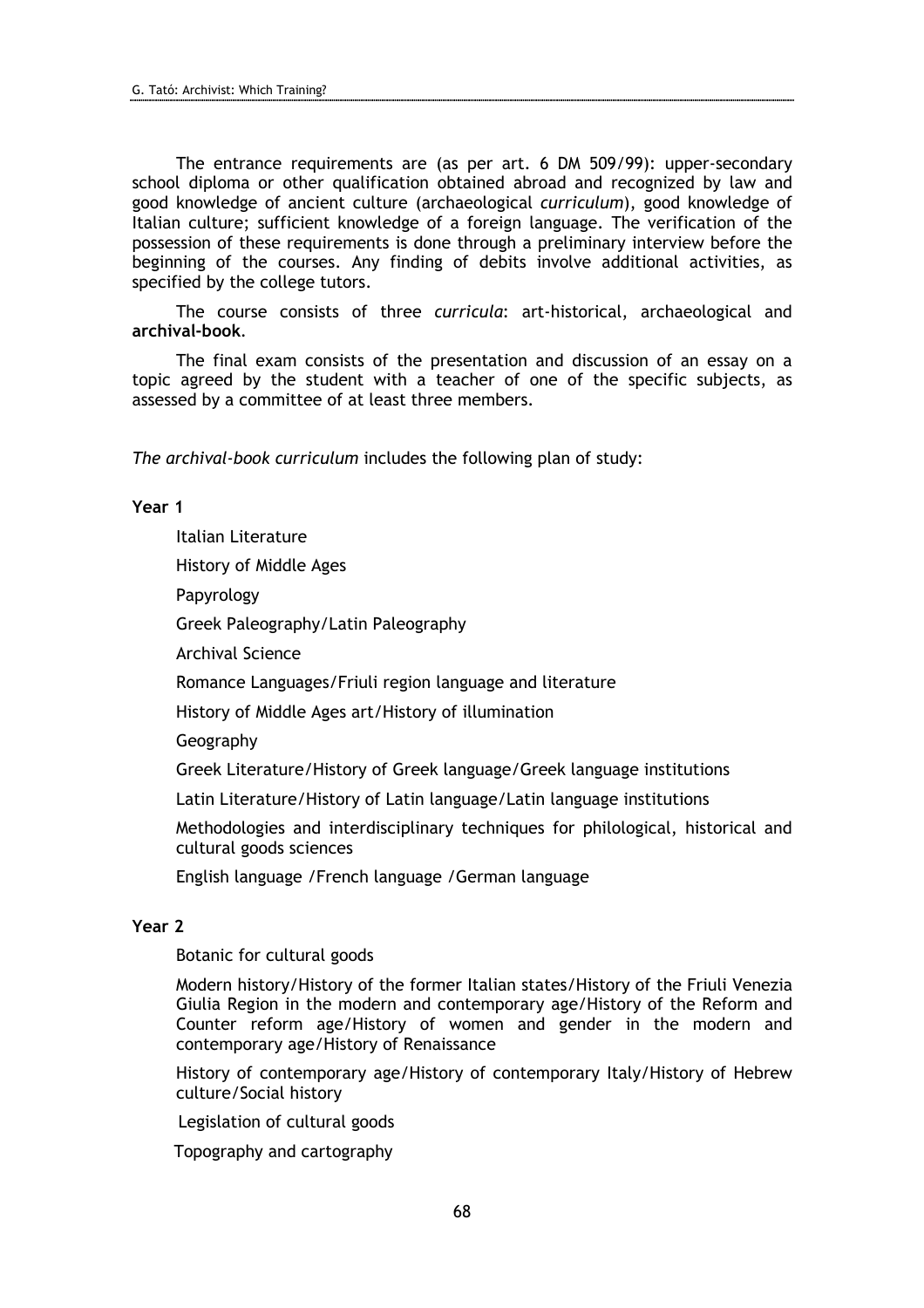Chemic for environment and cultural goods

Archival science/Specialist archival science/Digital archival science/Book science/Bibliography/History of books and publishing

Greek Paleography/Latin Paleography

Methodologies and interdisciplinary techniques for philological, historical and cultural goods sciences

Byzantine civilization

Middle Ages Latin literature/Humanistic Literature

# Year 3

Archival science/Specialist archival science/Digital archival science/Book science/Bibliography/History of books and publishing

Greek Paleography/Latin Paleography

Science and technology of polymeric materials

Anthropology (from Zoology for cultural goods)

Middle Ages Latin literature/Humanistic Literature

Methodologies and interdisciplinary techniques for philological, historical and cultural goods sciences.

# As per the specialist level:

# Year 1

Choice between the disciplines of the grouping of Philology of Italian literature

History of Middle Ages art/History of illumination

History of Middle Ages/Economic and social history of Middle ages/Middle ages institutions

Modern history/History of the Reform and Counter reform age/History of Renaissance

History of contemporary age/History of Hebrew culture/Social history

Papyrology

Greek paleography

Latin paleography

**Diplomatics** 

Choice between the disciplines of the grouping of cinema, photography and television

Romance Languages/Friuli region language and literature

Italian literature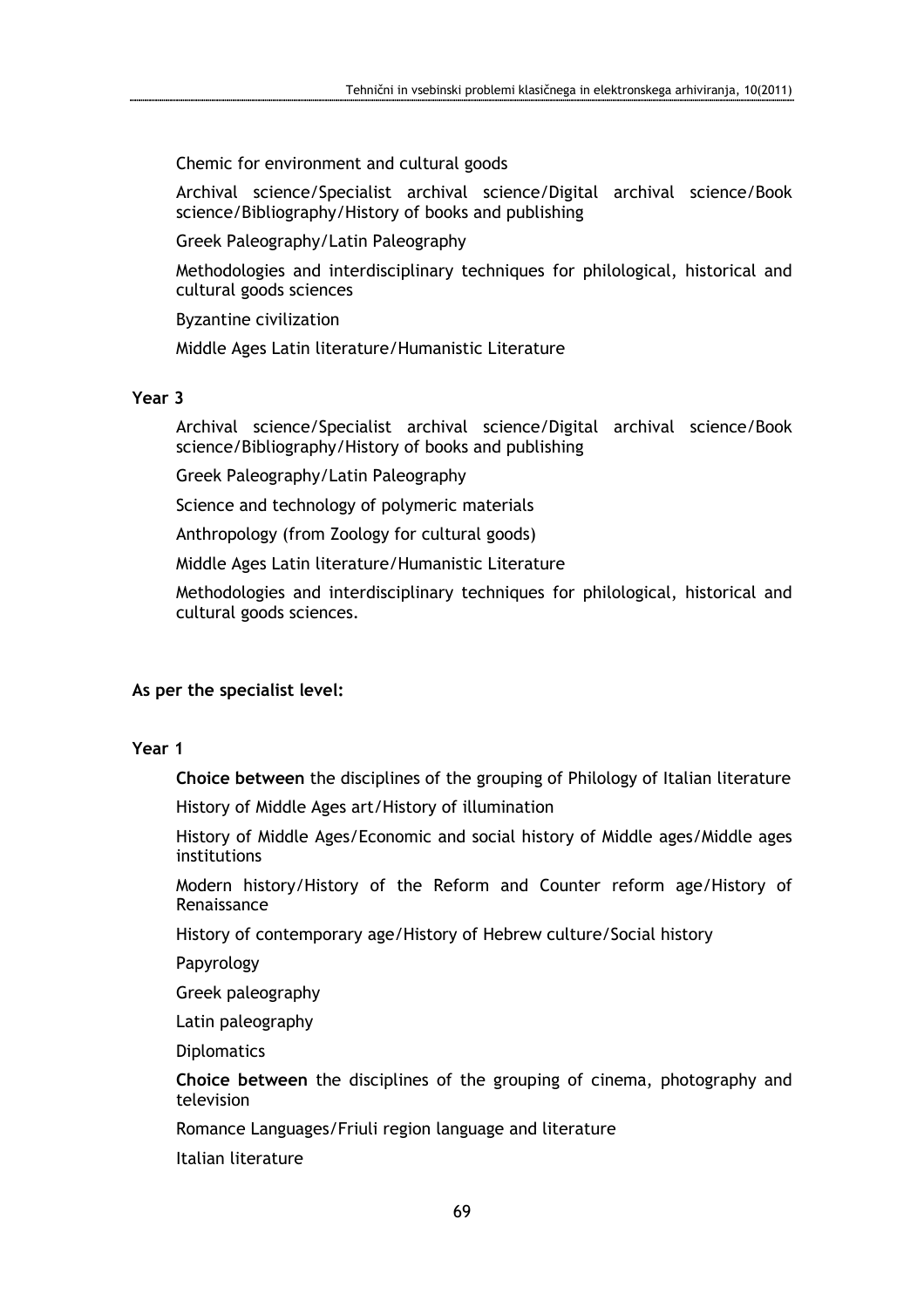# Computer science

Further languages/Internships

The Second Year has not been activated yet, since the degree of recent establishment.

The University's website states: Career possibilities for graduates of level 1 are carrying out professional tasks: in the central and local cultural heritage administrations: archives, libraries, media centers, superintendents, museums, in local administrations, in cooperatives services and activities relating to the protection and use of cultural and environmental restoration, in businesses, private and public institutions, in the publishing, cataloguing, advertising and dissemination fields, including through acquisition of computer and electronic communication, with teaching duties in schools, museums, parks, archaeological sites and tourist facilities. Specialist graduates will be able to operate, in positions of high responsibility, in archives and libraries, as well as in organizations and units of study, development, management and conservation of manuscripts, documentary, archival and library at agencies and institutions, public and private. On these claims, however, there is much to think about.

Moreover, the University of Trieste is planning to set up a Master's level in Computer cataloguing of cultural heritage of a one year duration with the goal to develop the expertise to use computer systems for the acquisition of a design capability that allows you to create a network to access and use of different cultural heritage.

3. It seems useful at this point, comparing the two training realities, that, though appearing similar, are quite different indeed.

The School of Archival science, Paleography and Diplomatics being located in the State Archives, allows a direct contact with the documentation and offers the possibility of "living" the management, valorization and safeguard issues. It addresses traditional archivists of State, but also outsiders. The problem and its boundary are right here, having been born in this state for archivists and still work with the Regulations of 1911. The training offered is suffering from an imbalance of a "medieval setting among the disciplines in favor of paleography in front of an archival world in great ferment and driven by new technologies to innovate radically".

Digital registry, international standards, digital archives, e-mail, metadata, etc.. require a more and more future oriented training, to meet the needs of both public and private operators. Moving slowly and at the right pace with technological change means giving way to computer specialists which, without knowing almost nothing of archival science, throw attractive but dangerous and limited products onto the market.

Therefore, the School is asked to renew itself, maybe even to split into two levels with diverse areas of interest, to respond to the requests from the employment market of professional practice.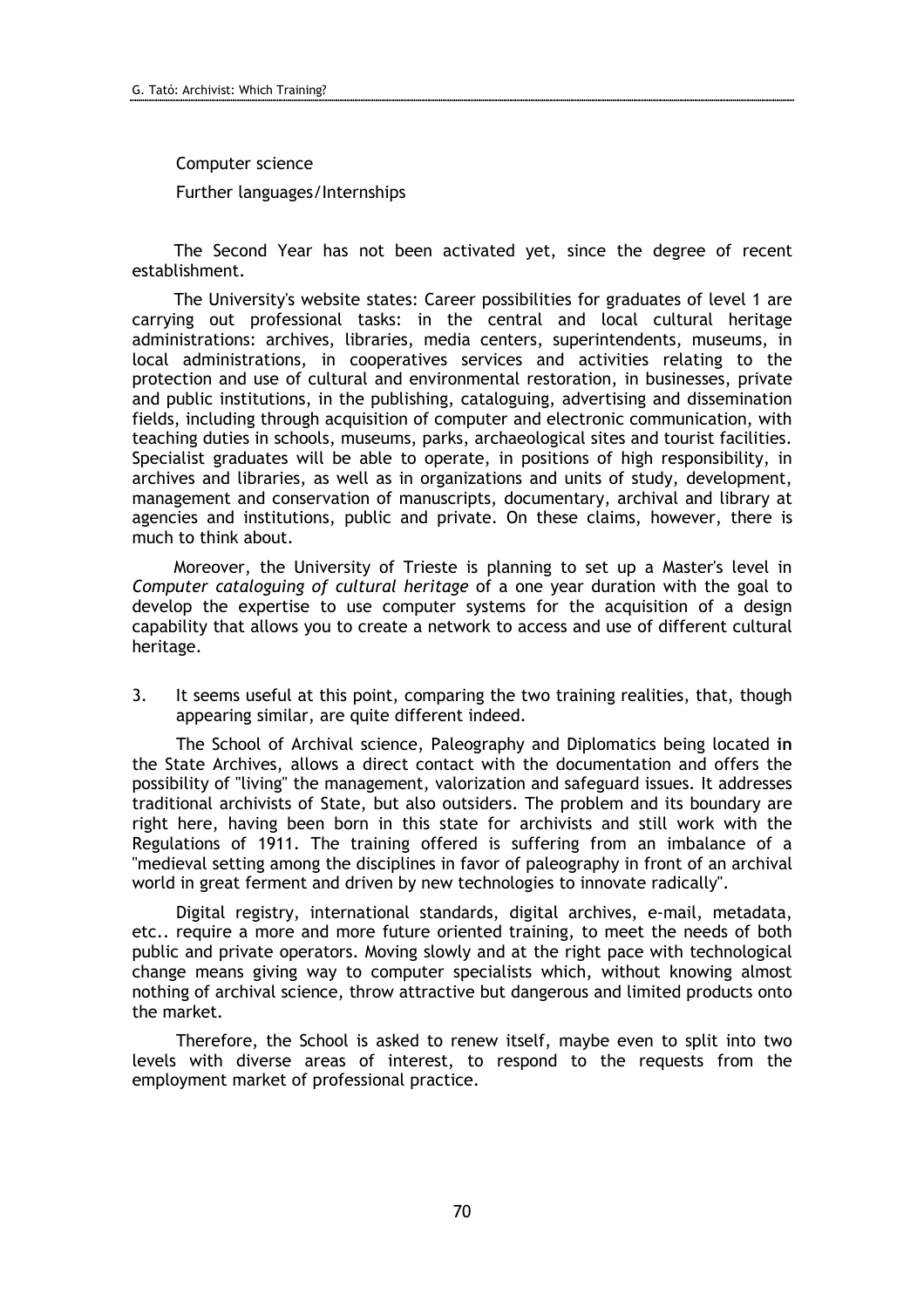The University is however more disconnected with the archival reality and one may graduate without ever *having seen* an archives, that means having really put the hands in it, having measured the real difficulties, go beyond the theory and address the operation and really understand what you are talking about, without stopping the conceptual development that is likely to remain empty. In addition to this, the plethora of substances as provided in the course gives the impression, I think not entirely false, that the professional preparation of graduates is too general and substantially enlarged, and lacks depth on the subjects that should be central.

The meeting and the collaboration that has been set on in Trieste between the School and the Universities is certainly very positive. Each of the two institutions recognize credits to those who have successfully attended the other, and opportunity is also given to university students for internships and work experience in the State Archives, finally, some of the school teachers teach, in a separate agreement with the Faculty of Arts, even in university courses.

A few thoughts on the Master, although it has not been activated in Trieste yet, as in other Italian universities, but I think their paths offer very real opportunity for a further "archival" growth; and depth that will make us feel its positive effects. Those seem very well structured and in particular the University of Padua and Rome.

A few more considerations need to be done on the international training organized with great success by the International Institute of Archival Science of Trieste and Maribor, which has seen in this fourth year a growing interest in the archival world. Every year two themes are identified, that are the subject of study, and the teachers who are involved for individual subjects are the best to offer the scientific community. The teaching staff is chosen at international level from Canada to Russia, but with a strong Italian and Slovene, learners (we have passed to now about 120) come mainly from Central and Eastern Europe, but also from Israel, Malaysia and the Sultanate of Oman.

Furthermore, it should be noted that call for a return to attend future courses and also say they did a sort of "word of mouth" papers with colleagues which show what they have learned. To this must be added that the same magazine "Atlanti" becomes a training tool, in fact, by circulating in the international arena and treating the main topics in an orderly and organic way, it becomes a kind of book in progress. Finally, I also remember the central role of the dictionary of archival terms which is gradually composing thanks to the collaboration of the School and the attending members of the IIAS. Further information at the URL: http://www.iias-triestemaribor.eu.

To conclude, a nod to the various fee-paying courses of varying length and seriousness that individuals organize with the unrealistic claim to prepare archivists and with that, certainly more real and concrete, to deepen some specific topics defined, often technical and practical. Here we are really in a jungle where you can meet everything and can never be too careful! Of course this does not mean to condemn any initiative, but only to point out that when the training providers are not institutional, but private, one needs to pay special attention in order to distinguish what is valuable from what is pure business. But how to make this distinction? I think we should look primarily to the quality of teachers that become personal guarantors of serious training!